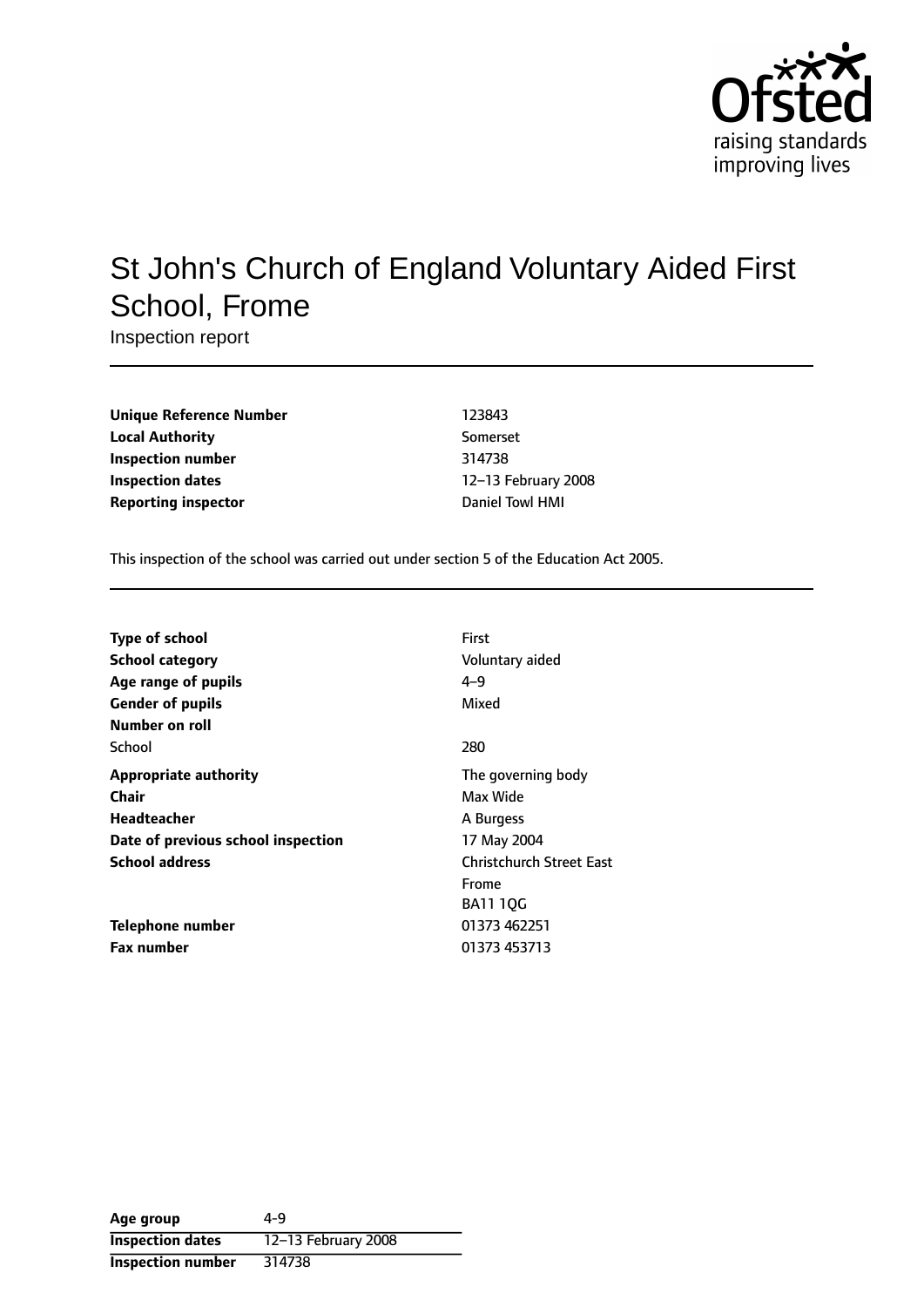.

© Crown copyright 2008

#### Website: www.ofsted.gov.uk

This document may be reproduced in whole or in part for non-commercial educational purposes, provided that the information quoted is reproduced without adaptation and the source and date of publication are stated.

Further copies of this report are obtainable from the school. Under the Education Act 2005, the school must provide a copy of this report free of charge to certain categories of people. A charge not exceeding the full cost of reproduction may be made for any other copies supplied.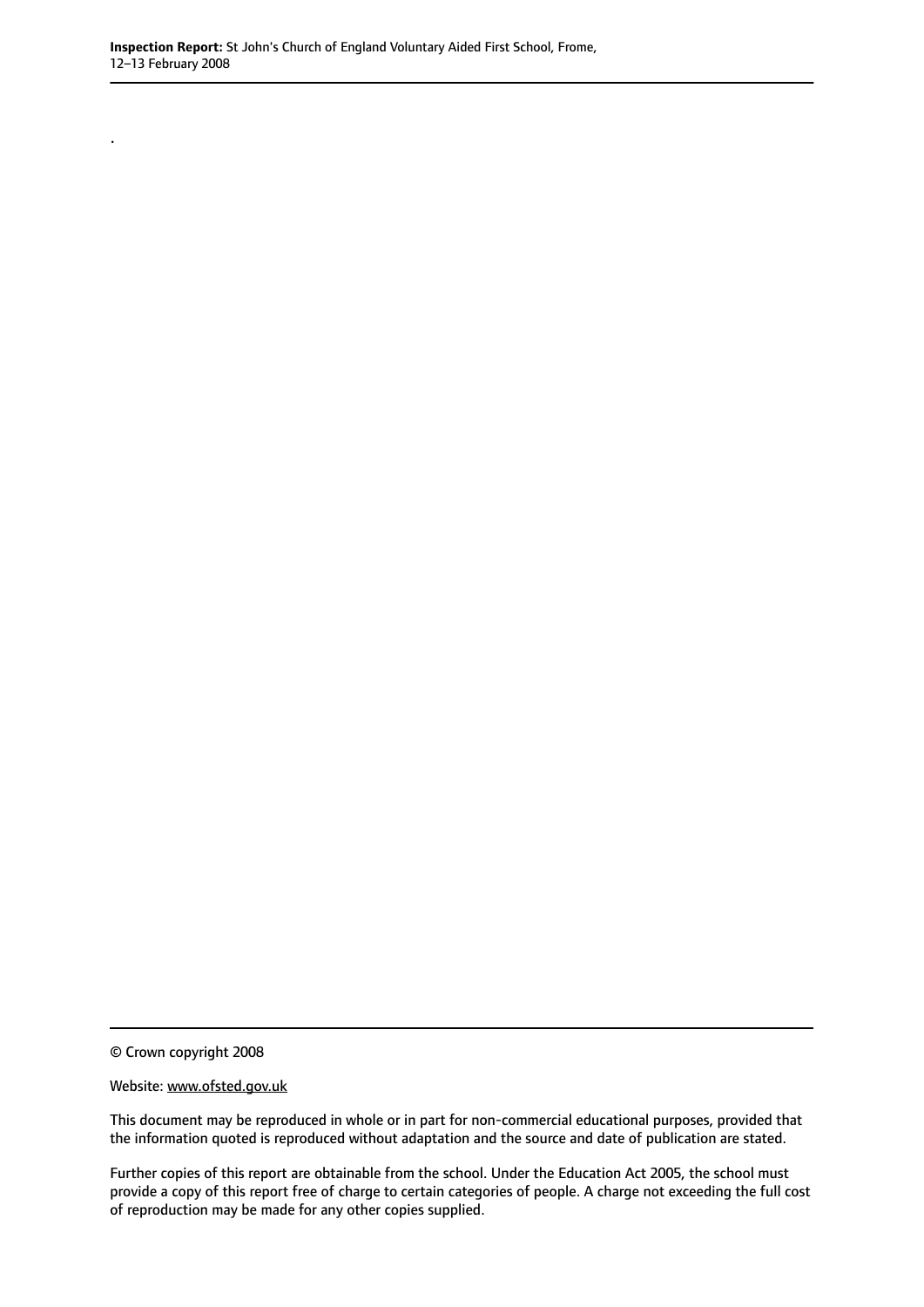## **Introduction**

The inspection was carried out by two of Her Majesty's Inspectors and an Additional Inspector.

### **Description of the school**

St John's is situated in the centre of Frome. Pupils attend from across the town, although most come from the immediate locality and are from a broad mix of socio-economic backgrounds. There is a slightly below average proportion of pupils who have learning difficulties and/or disabilities and most pupils enter the school with average levels of attainment. Thirteen pupils have English as an additional language (EAL), some of whom are at an early stage of learning English.

#### **Key for inspection grades**

| Grade 1 | Outstanding  |
|---------|--------------|
| Grade 2 | Good         |
| Grade 3 | Satisfactory |
| Grade 4 | Inadequate   |
|         |              |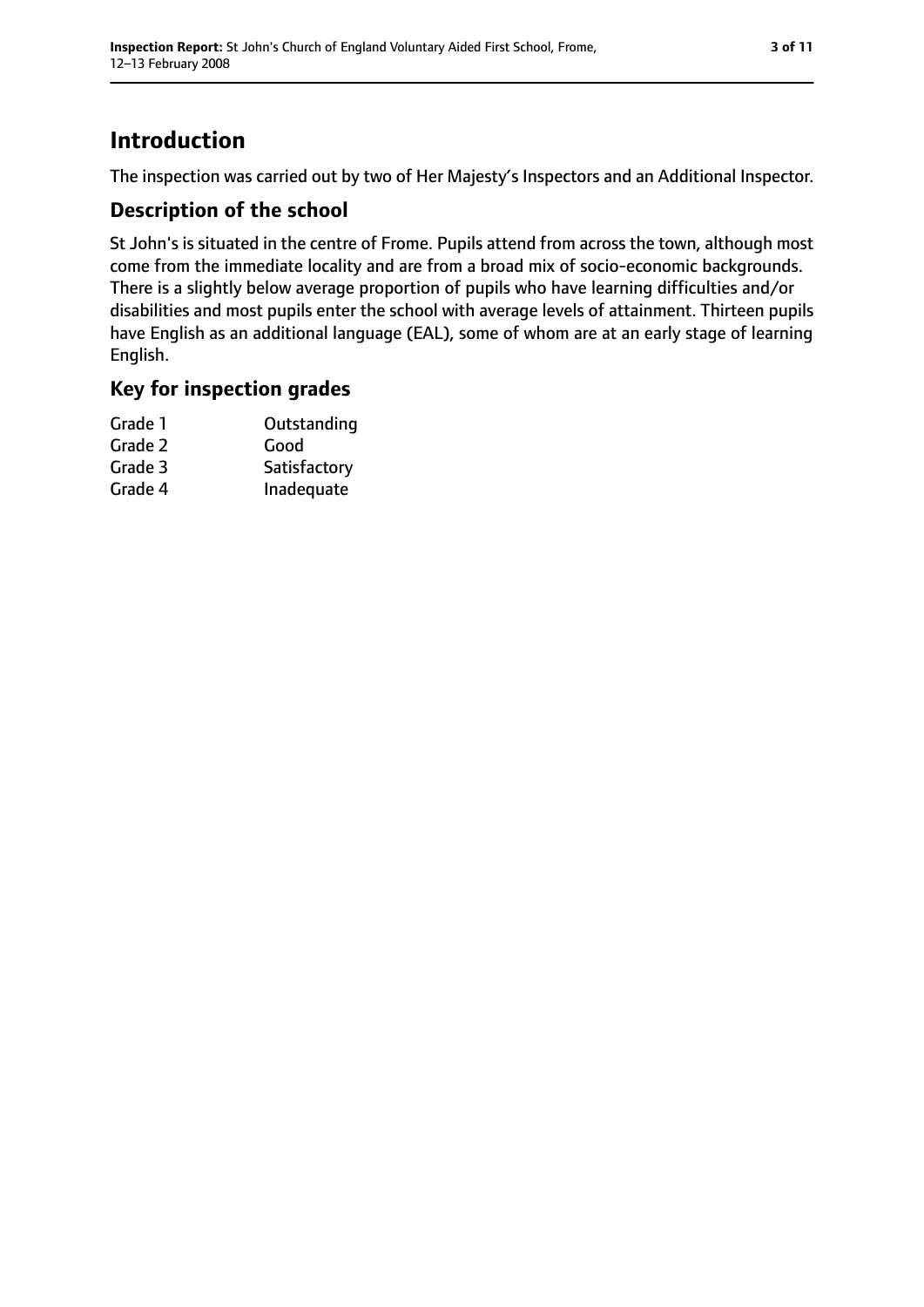## **Overall effectiveness of the school**

#### **Grade: 3**

The school provides a satisfactory education for its pupils. The school has had a period of unsettled staffing and has failed to focus on raising standards, which have remained static for a number of years. Standards reached by pupils in English and mathematics are average. Following a good start in the Foundation Stage, most pupils make satisfactory progress by the time they leave the school. Pupils with specific needs, for example those at an early stage of acquiring English and those with greater learning difficulties, make good progress because of the good support they receive.

The school can be rightly proud of the sense of community that has been established. It is cohesive, inclusive and welcoming, reflecting the effort that has been put into this aspect of school development. Parents are very pleased with the school and one pupil, when asked what they would like to improve, said, 'Make the school bigger so more children could come here.' Pupils enjoy school and get on well together. They behave well and have good attitudes in lessons. Pupils are aware of the importance of healthy lifestyles. Their ability to work collaboratively, their increasing use of information and communication technology (ICT), and the average standards they attain are equipping them satisfactorily for the next stage in their education and later for the world of work.

Leadership and management are satisfactory. The school has not, however, rigorously monitored and evaluated its performance in key areas. Consequently, while its most recent self-evaluation is accurate in terms of what needs to be done, the school leadership has an unrealistic and inflated view about how well it has been doing. The school has not been aspirational in its use of challenging targets to raise pupils' achievements. Therefore pupils' progress is mostly only satisfactory, reflecting the quality of teaching and learning in English and mathematics, which is also satisfactory. It is only very recently that the leadership has begun to analyse and develop assessment, carefully and strategically, in order to identify what needs to be done in detail at a whole-school and classroom level. The leadership has reorganised the provision for pupils with learning difficulties and/or disabilities but has not yet begun to evaluate the effectiveness of the changes.

The curriculum is satisfactory. It is broad, and teachers successfully link subjects together to make work interesting. There are strengths in the provision of art and music and, since the last inspection, the school has successfully improved both physical education and ICT which were identified as areas needing attention; provision is now good.

Managers of key subjects are aware of main strengths and weaknesses but, because of the overall lack of the rigorous use of assessment and monitoring, little has been achieved in terms of raising standards. The introduction of a reading initiative has halted a decline in standards of reading. The governing body, under new leadership, has recently reorganised its working practices and is in a good position to undertake its duties more effectively. The school has a satisfactory capacity to improve.

#### **Effectiveness of the Foundation Stage**

#### **Grade: 2**

Children enjoy learning and make a good start in the Foundation Stage due to the effective induction procedures and good links with parents. Relationships are warm and friendly, helping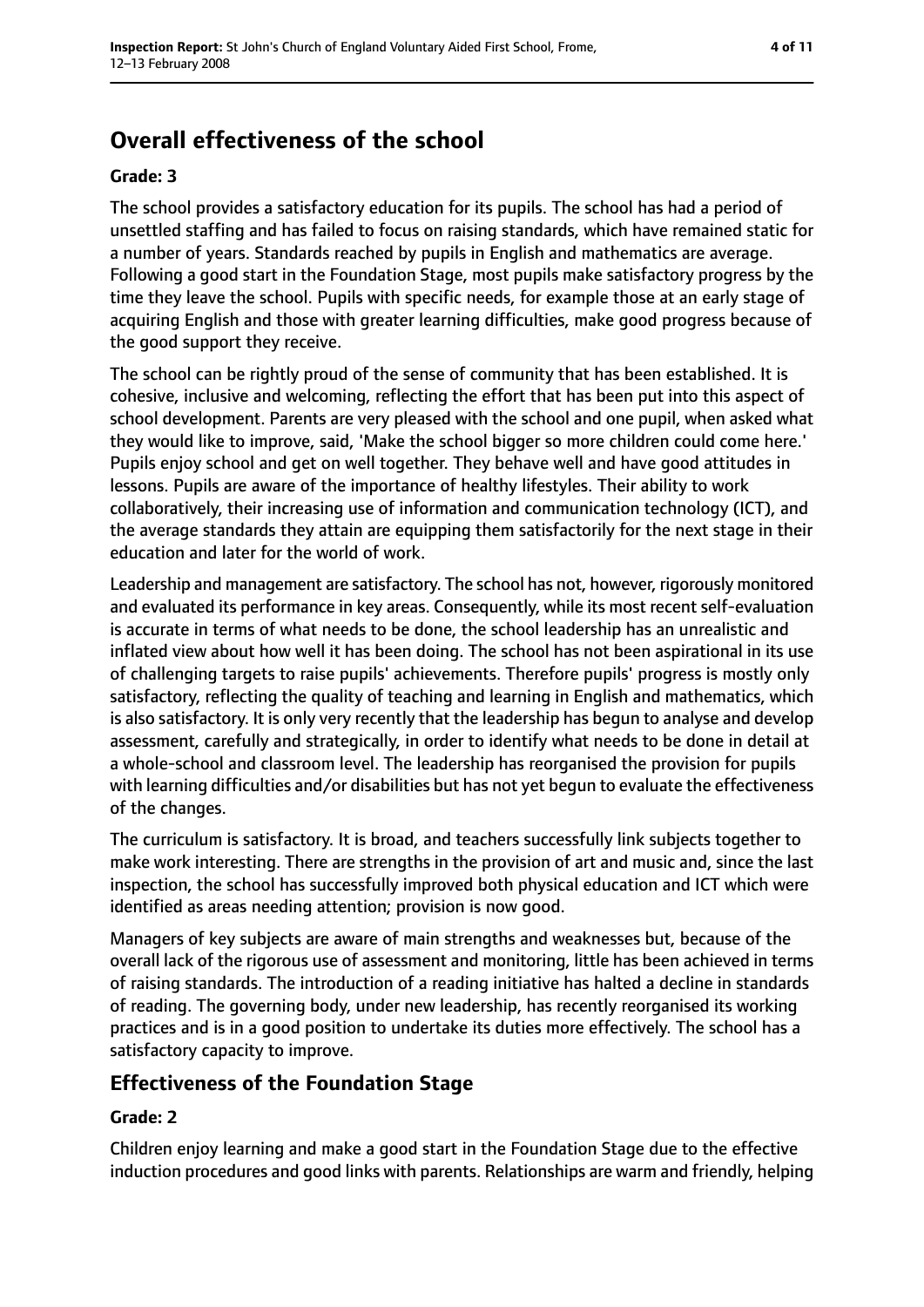children to develop in confidence. The 'shared maths' with parents at the start of the day enables children to settle quickly and engage in stimulating activities.

Attainment on entry is broadly at the level expected. Children make good progress and reach the goals expected because teachers know the children well and link planning carefully to their learning needs. This attention to individual needs helps children gain good levels of confidence and the motivation to learn. Children in the early stages of acquiring English language are supported well and make good progress. Teachers introduced new strategies for teaching reading which are beginning to increase children's progress not only in reading but also in writing. There are some missed opportunities for children to make their own choices about learning, in activities both in and out of doors.

## **What the school should do to improve further**

- ensure that procedures for monitoring and evaluating the quality of teaching and learning are rigorous
- improve assessment and use it to set robust and challenging targets for all pupils to ensure they make good, rather than satisfactory, progress, thereby raising standards
- determine accurately the impact of initiatives and interventions on pupils' achievements.

A small proportion of the schools whose overall effectiveness is judged satisfactory but which have areas of underperformance will receive a monitoring visit by an Ofsted inspector before their next section 5 inspection.

## **Achievement and standards**

#### **Grade: 3**

The standards reached by pupils by the end of Year 2 are average and, apart from 2005 when standards were higher, they have remained the same for several years. In 2007, pupils did less well in writing and mathematics than in previous years. Most pupils make satisfactory progress by the time they leave the school in Year 4. Writing has been a focus of development this year and planning has been successful in ensuring that pupils write for a wide range of purposes across the curriculum.

The performance of some groups of pupils in Year 4 in 2007, for example girls in mathematics and some pupils with learning difficulties and/or disabilities, was weak. This was partly due to staffing difficulties, but a legacy of weak monitoring and evaluation of pupils' progress means that the school has little robust information about how well pupils are doing. The school took immediate steps to improve performance for this year. It has introduced setting in mathematics in Year 4 and reorganised groups for pupils with learning difficulties and/or disabilities. Both boys and girls are now making satisfactory progress.

## **Personal development and well-being**

#### **Grade: 2**

The personal development and well-being of the pupils are good. Pupils enjoy school and behave well. They value the strong sense of community in the school and particularly enjoy the opportunities provided by the range of visits, visitors and extra-curricular activities. Pupils get on well together, contribute positively to life in the school through the School Council and take on responsibilities in their classrooms and around the school. They make a good contribution to raising money for charity and participate in a wide range of music, arts and other events in the local community.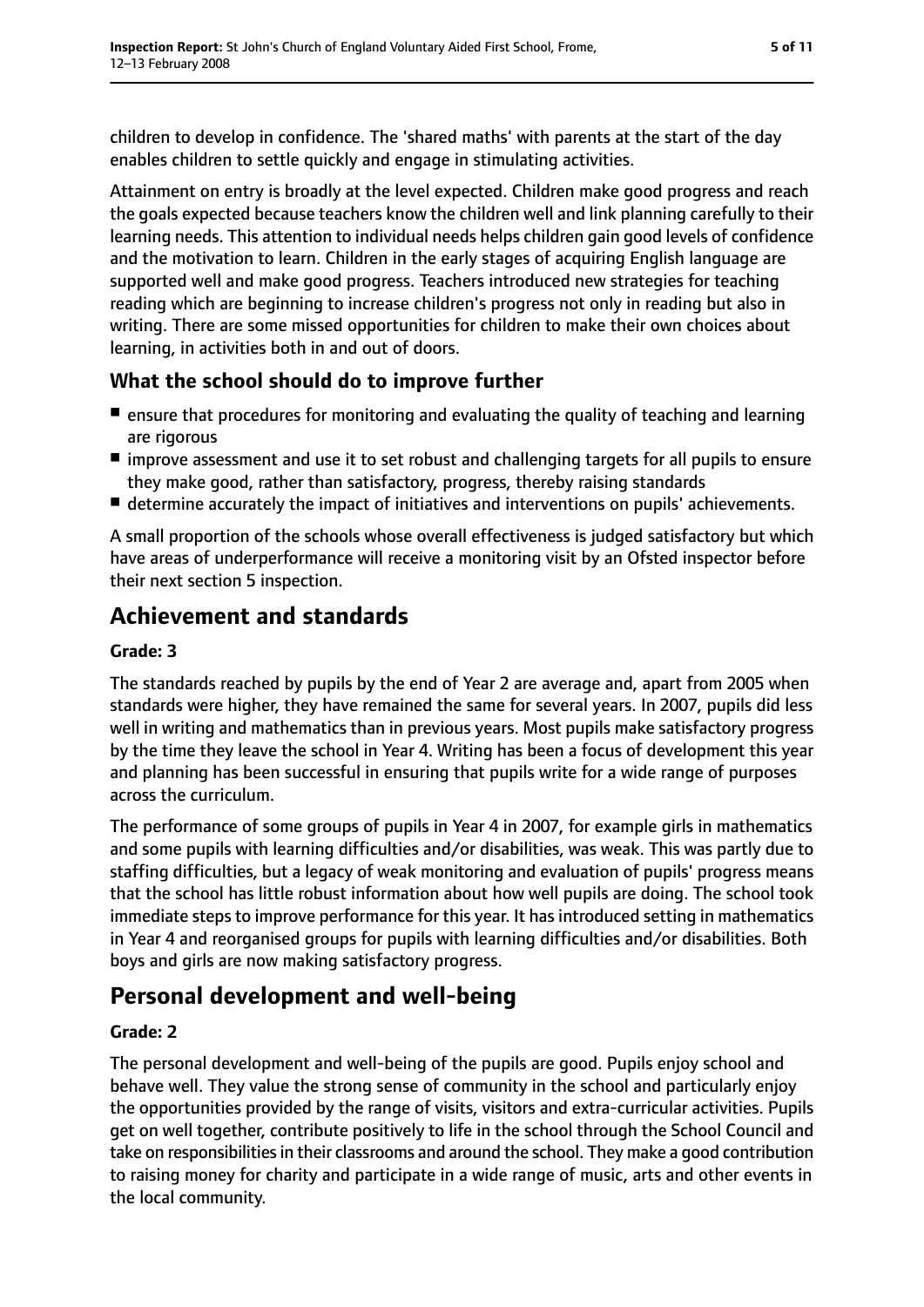Pupils feel safe and are confident that they can go to their class teacher or the headteacher with any worries. They have a good understanding of the importance of healthy lifestyles and the contribution of diet and exercise. Pupils' spiritual, moral, social and cultural development is good. They have an awareness of their own and others' beliefs and a good understanding of right and wrong. They relate well to each other and understand features of other faiths and cultures, though their grasp of Britain as a multi-cultural society is weak.

A few pupils have poor attendance despite the school's efforts and liaison with outside agencies to tackle this. As a result, attendance overall is no better than satisfactory.

## **Quality of provision**

## **Teaching and learning**

#### **Grade: 3**

Lessons overall are satisfactory. Teachers know their pupils well and establish good relationships. Good routines mean that pupils get down to work quickly and participate with interest. They are keen to answer questions and be involved, but teachers do not sufficiently encourage pupils to think more deeply, particularly those who have the potential for higher attainment. The use of small whiteboards and number fans in whole-class sessions enables pupils to be involved and successfully helps teachers to judge pupils' understanding but there are missed opportunities to consolidate and extend pupils' knowledge and raise achievement.

Where the school has used specific teaching expertise, for example in PE, learning is good and is reflected in the improvement in standards since the last inspection. ICT, through the use of interactive whiteboards, is used effectively to make some lessons more visually stimulating and to help pupils understand what is expected of them. Teaching assistants work confidently in class or in withdrawal groups with pupils who have learning difficulties or other specific needs. Some pupils with significant learning difficulties and nearly all those at an early stage in their acquisition of English make good progress because of the well targeted support they receive.

## **Curriculum and other activities**

#### **Grade: 3**

The curriculum is broad and includes all the required subjects. Whilst it has strengths and commendable features, it has not supported the raising of standards in the key areas of English and mathematics. It takes account of the needs of different abilities but does not always challenge the more able pupils, in particular, to reach high standards.

Curriculum 'focus weeks' enable pupils to reach 'high points' in aspects of their learning by stimulating and motivating them. Art and music remain strong features of the curriculum. Teachers have made good efforts to plan lessons that link curriculum subjects. The provision and learning in ICT and physical education have significantly improved since the last inspection. There is a wide range of clubs, which are well supported by pupils. Pupils at an early stage of learning English benefit from the opportunity to attend an English as an Additional Language (EAL) club. Visits to places of interest, for example to a steam museum, make a good contribution to the curriculum.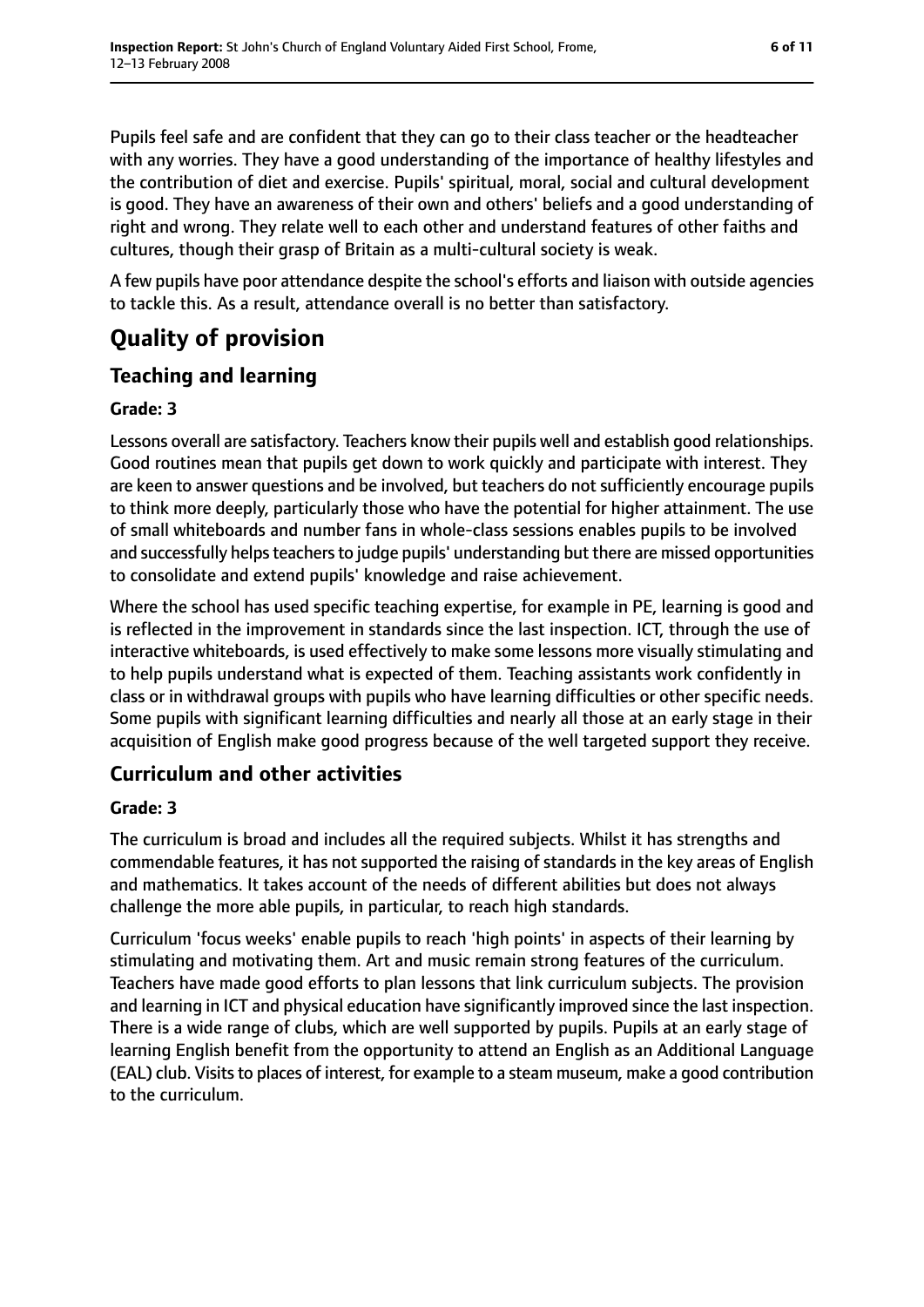## **Care, guidance and support**

#### **Grade: 3**

The school takes good care of its pupils and has developed a good range of support activities to help those who are less confident; for example, the 'forest school' and the nurture group help pupils develop collaborative skills and allow them to gain more confidence to tackle their classwork.

Pupils' work is regularly assessed using national guidance but the information is not used effectively to set more challenging and aspirational targets. Consequently, pupils are not challenged enough and make satisfactory rather than good progress. Academic guidance is satisfactory and pupils know their targets in literacy and numeracy. Work is regularly marked and pupils welcome teachers' comments in their books and find them helpful.

Pupils are encouraged to eat healthy diets and they regularly eat fruit snacks. They like the meals cooked on site and the school does all it can to procure local and healthy produce. Pupils have good opportunities to take part in physical exercise. Pupils of all ages say they feel safe in school. Issues of personal development are discussed effectively in group sessions in class, covering subjects such as achieving personal goals.

## **Leadership and management**

#### **Grade: 3**

The headteacher and staff have developed a cohesive and inclusive community where everyone is valued. This has been the focus of the leadership. Many parents rightly feel that this is a welcoming school. Good links are established with outside agencies and groups such as the family advice worker, the local school partnership, the local authority support for EAL and the Church.

Leadership has not given enough attention to raising standards which have remained static for a number of years. The school's self-evaluation has identified important and appropriate areas to develop but it is over-generous in judging how well it is doing and this has prevented a real sense of urgency in relation to the need to raise standards. There has been no history of sustained improvement in standards and the impact of a number of initiatives to support a variety of groups of pupils has not been systematically evaluated to determine how successful they are. The monitoring of the quality of teaching and learning has not systematically identified what might be done to raise pupils' achievements, especially in English and mathematics. The school is weak in its use of assessment and challenging targets in order to drive up standards and ensure that pupils make consistently good progress.

Procedures for safeguarding pupils meet the statutory requirements although the designated person for child protection has not received up-to-date training. This is planned for next term.

The school has made satisfactory progress since the last inspection, especially in the areas of ICT and physical education which make a good contribution to pupils' learning and enjoyment of school.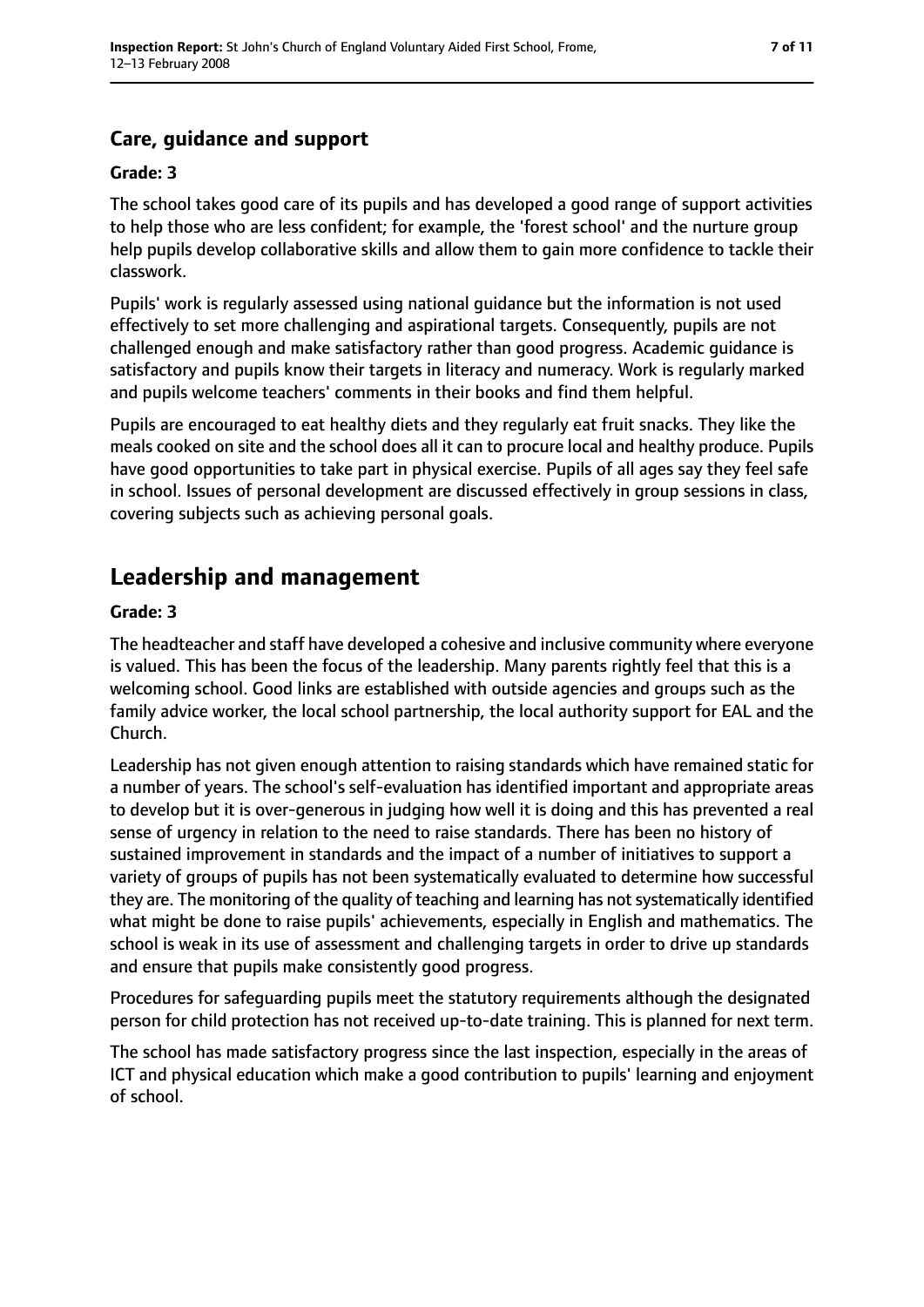**Any complaints about the inspection or the report should be made following the procedures set out in the guidance 'Complaints about school inspection', which is available from Ofsted's website: www.ofsted.gov.uk.**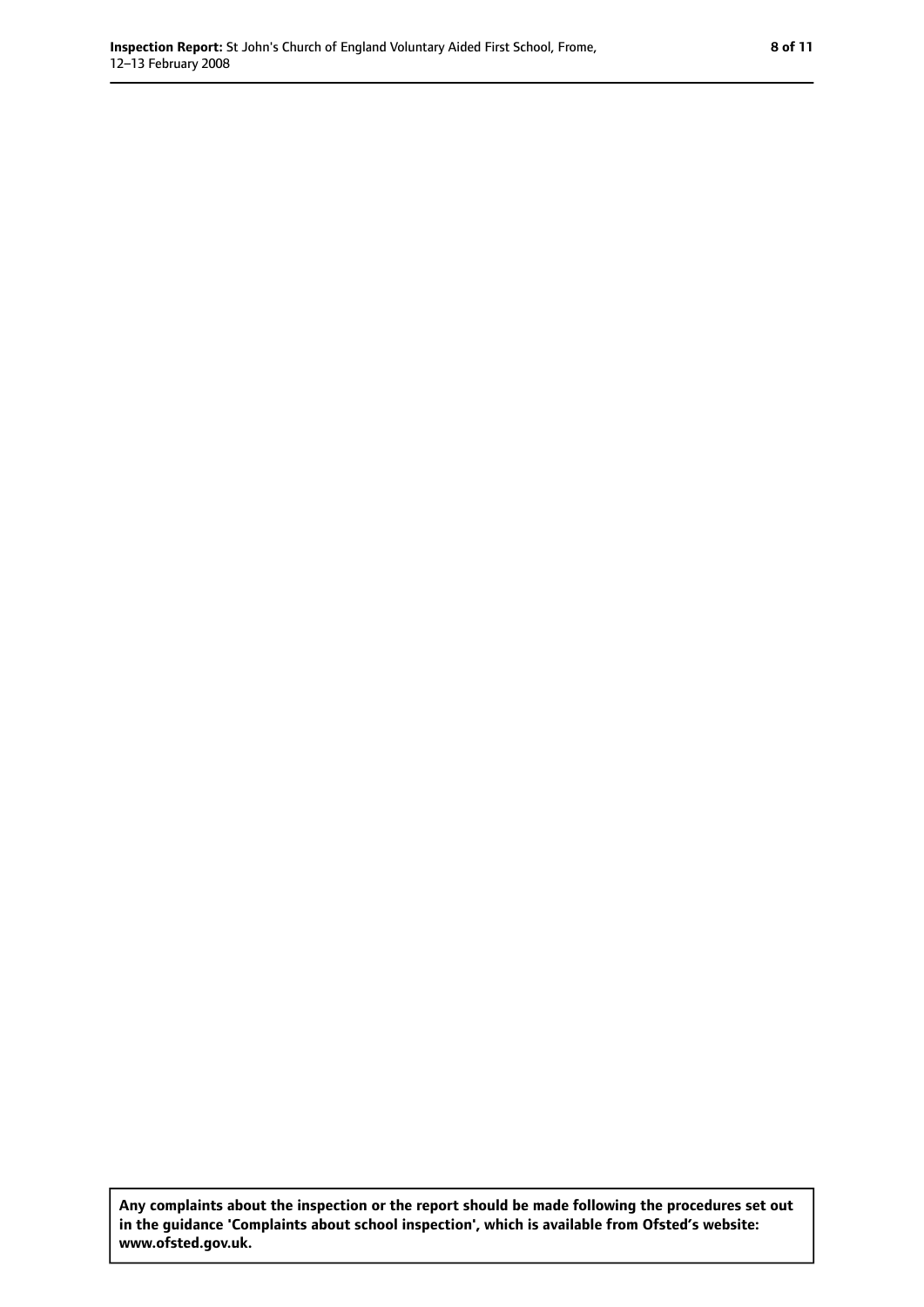| key to judgements: grade 1 is outstanding, grade 2 good, grade 3 satisfactory, and ا | School  |
|--------------------------------------------------------------------------------------|---------|
| arade 4 inadequate                                                                   | Overall |

### **Overall effectiveness**

| How effective, efficient and inclusive is the provision of education, integrated<br>care and any extended services in meeting the needs of learners? |     |
|------------------------------------------------------------------------------------------------------------------------------------------------------|-----|
| Effective steps have been taken to promote improvement since the last<br>inspection                                                                  | Yes |
| How well does the school work in partnership with others to promote learners'<br>well-being?                                                         |     |
| The effectiveness of the Foundation Stage                                                                                                            |     |
| The capacity to make any necessary improvements                                                                                                      |     |

#### **Achievement and standards**

| How well do learners achieve?                                                                               |  |
|-------------------------------------------------------------------------------------------------------------|--|
| The standards <sup>1</sup> reached by learners                                                              |  |
| How well learners make progress, taking account of any significant variations between<br>groups of learners |  |
| How well learners with learning difficulties and disabilities make progress                                 |  |

#### **Personal development and well-being**

| How good is the overall personal development and well-being of the<br>learners?                                  |  |
|------------------------------------------------------------------------------------------------------------------|--|
| The extent of learners' spiritual, moral, social and cultural development                                        |  |
| The extent to which learners adopt healthy lifestyles                                                            |  |
| The extent to which learners adopt safe practices                                                                |  |
| How well learners enjoy their education                                                                          |  |
| The attendance of learners                                                                                       |  |
| The behaviour of learners                                                                                        |  |
| The extent to which learners make a positive contribution to the community                                       |  |
| How well learners develop workplace and other skills that will contribute to<br>their future economic well-being |  |

#### **The quality of provision**

| How effective are teaching and learning in meeting the full range of the<br>learners' needs?          |  |
|-------------------------------------------------------------------------------------------------------|--|
| How well do the curriculum and other activities meet the range of needs<br>and interests of learners? |  |
| How well are learners cared for, guided and supported?                                                |  |

#### **Annex A**

 $^1$  Grade 1 - Exceptionally and consistently high; Grade 2 - Generally above average with none significantly below average; Grade 3 - Broadly average to below average; Grade 4 - Exceptionally low.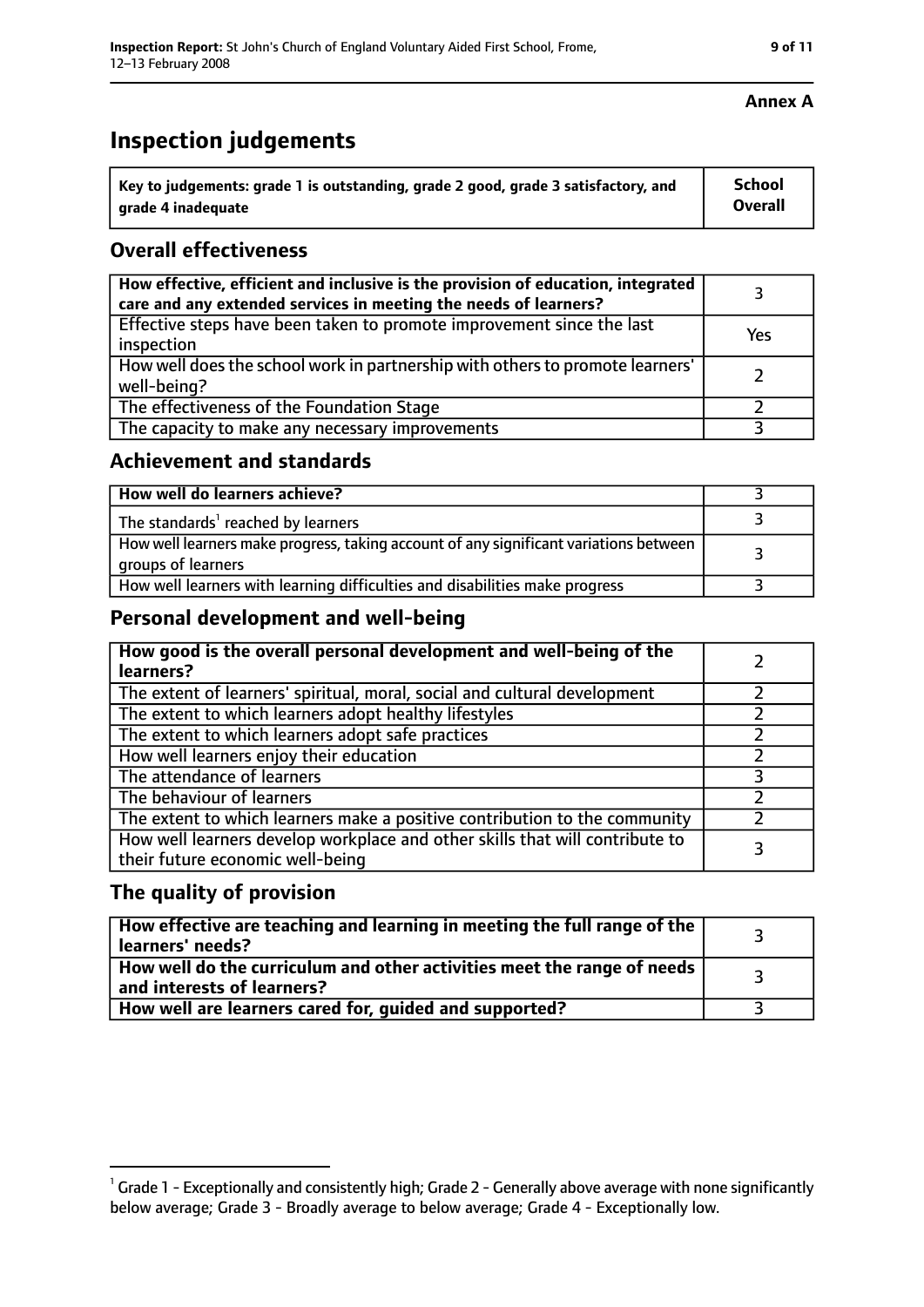#### **Annex A**

## **Leadership and management**

| How effective are leadership and management in raising achievement<br>and supporting all learners?                                              |     |
|-------------------------------------------------------------------------------------------------------------------------------------------------|-----|
| How effectively leaders and managers at all levels set clear direction leading<br>to improvement and promote high quality of care and education |     |
| How effectively leaders and managers use challenging targets to raise standards                                                                 | 4   |
| The effectiveness of the school's self-evaluation                                                                                               | 3   |
| How well equality of opportunity is promoted and discrimination tackled so<br>that all learners achieve as well as they can                     |     |
| How effectively and efficiently resources, including staff, are deployed to<br>achieve value for money                                          | 3   |
| The extent to which governors and other supervisory boards discharge their<br>responsibilities                                                  |     |
| Do procedures for safequarding learners meet current government<br>requirements?                                                                | Yes |
| Does this school require special measures?                                                                                                      | No  |
| Does this school require a notice to improve?                                                                                                   | No  |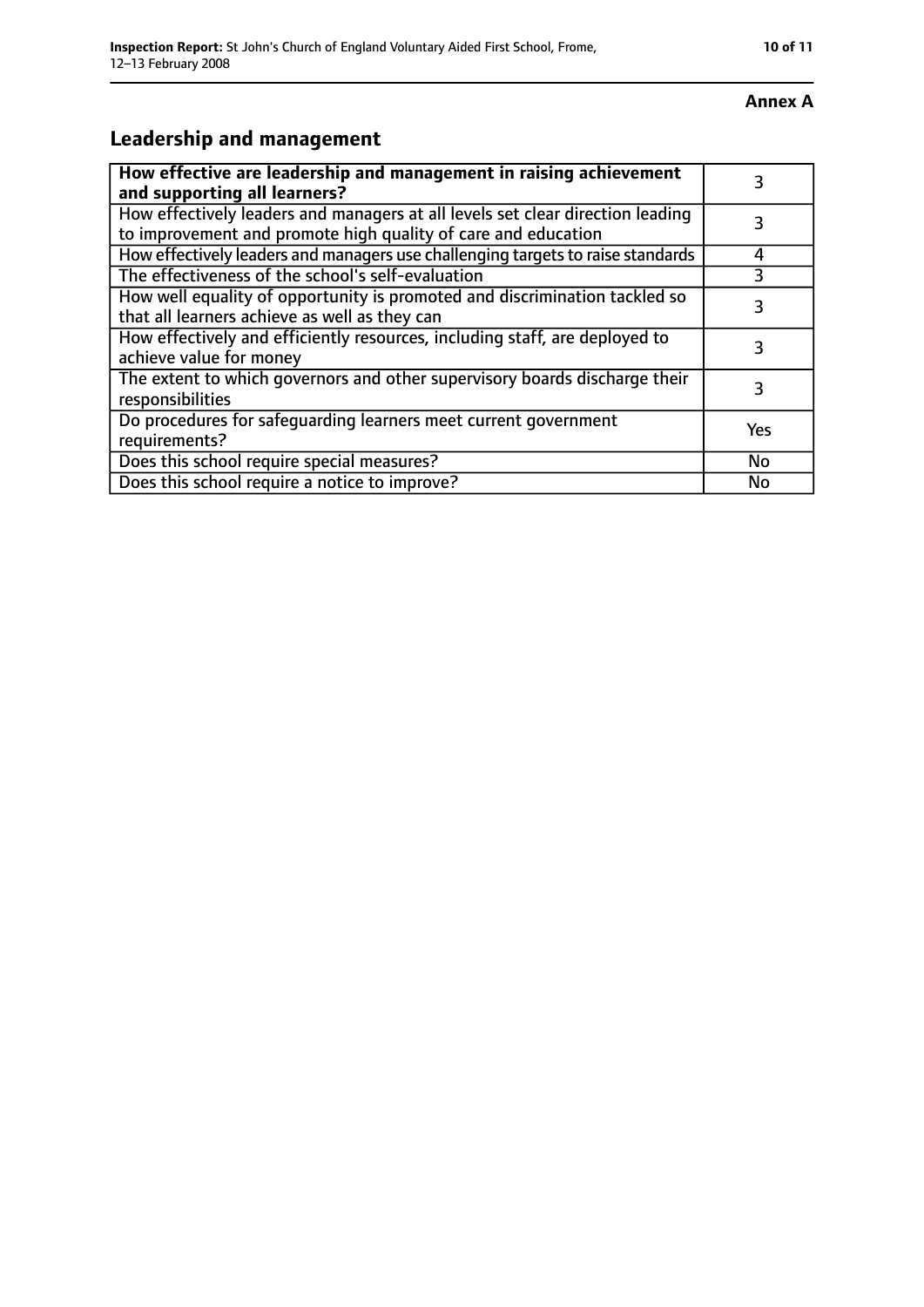#### **Annex B**

## **Text from letter to pupils explaining the findings of the inspection**

14 February 2008

### Dear Pupils

Inspection of St John's Church of England Aided First School, Frome BA11 1QG

Thank you very much for making us feel welcome in your school during the inspection. We all enjoyed talking with you and finding out about your school. We found that the school is giving you a satisfactory education. The headteacher and staff, with your help, have made it a very caring community where everyone feels welcome. You told us that you enjoy school and like your teachers. The 'forest school' looked fun and you have some good opportunities to take part in clubs.

You are developing into confident young people. You know how to keep healthy and are taking part in lots of physical activity. You behave well and you told us that you feel safe. Most of you are making satisfactory progress in your learning and those who are just starting to learn English are doing well. Some of you who find learning hard are getting on really well.

There are some things that we have asked the headteacher and staff to do to make sure that you make more progress in your learning. We have asked them to keep a better check on how well your lessons are helping you to learn effectively. We want the headteacher to ensure that information from tests and assessments is used to set you challenging targets for your future learning so that by the time you leave the school, you have made good progress. Finally, we want the school to make sure that all the additional activities, especially the smaller groups that help those of you who find learning more difficult, are helping you to make good progress.

You can help by continuing to work hard and making sure that you attend every day.

Yours sincerely

Daniel Towl Her Majesty's Inspector